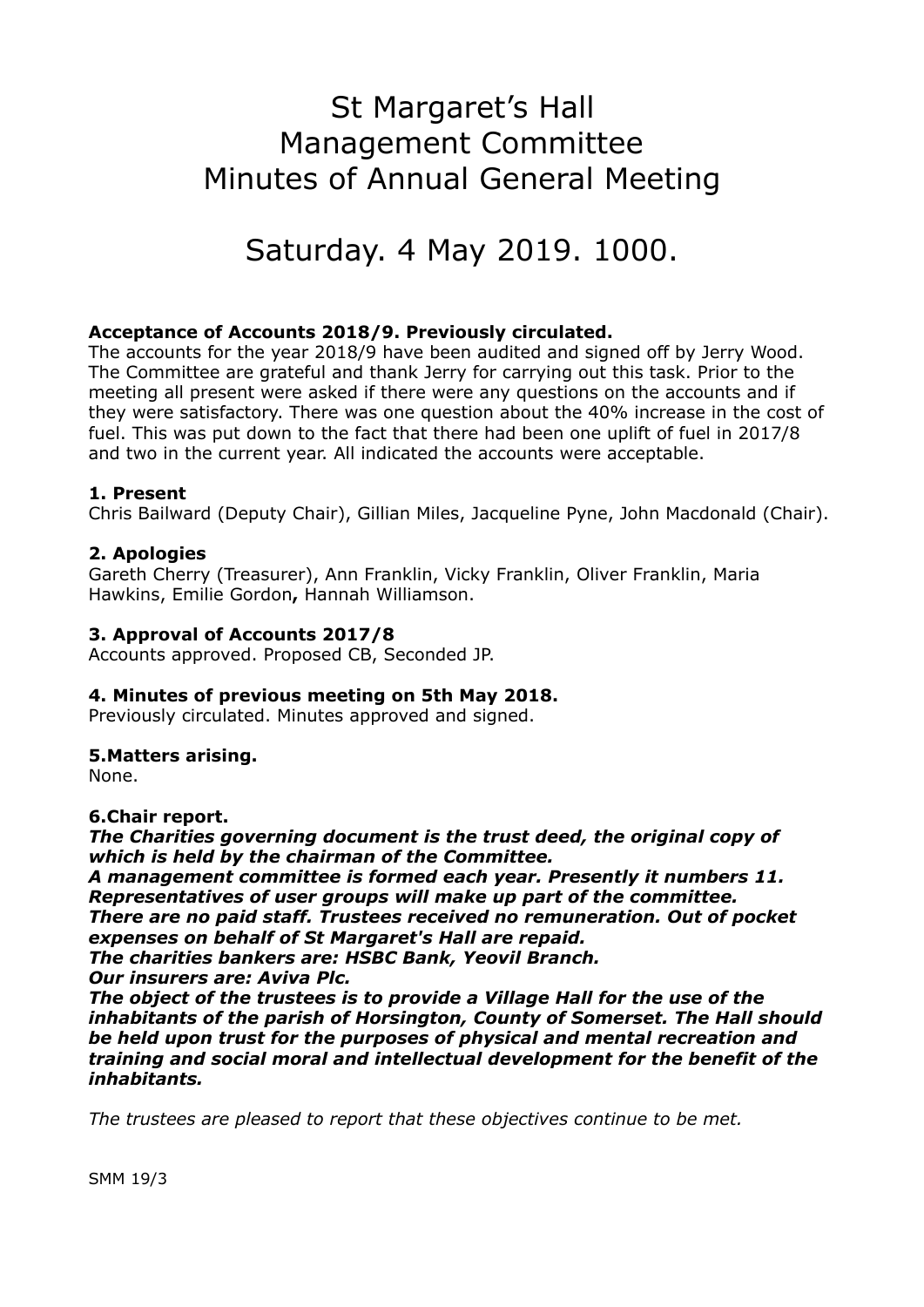*The Pilates classes continue under the instruction of Carol Pirie. Upholstery classes are held on a Tuesday. The very popular art classes run on Thursdays and Fridays. Unfortunately, the Badminton classes have been discontinued due to a lack of members.* 

*The monthly meeting of the WI continues to be held in the hall as do meeting's of the Parish Council.* 

*We are constantly looking for new trustees. Charles James resigned from the committee in 2018. Our Treasurer has been in the post for ten years and the Charities Commission prefer not to have officers in any one position for that length of time.* 

*St Margaret's Hall continues to maintain a healthy financial position. We retain a sensible amount (£7250) in reserve. Day to day classes no longer keep our current account in surplus and we have to raise additional funds to remain in balance. We held a Village Hall dinner and raffle in late October which raised considerable funds for the Hall. We raised our charges by a minimal amount at our Annual General Meeting in May 2018, the first rise for ten years, but still remain competitive with our immediate neighbours in the surrounding villages.* 

*All our actions to rectify the deformed floor appear to have had the desired effect and to date the floor has not warped this winter, the second winter free of distortion.* 

*The website [horsingtonvillagehall.co.uk](http://horsingtonvillagehall.co.uk) continues to be edited by the Deputy Chair and provides a platform for information, feedback and occasional bookings, as well as Minutes of Parish Council meetings since 2013.* 

*The fire risk assessment is carried out each year and the fire extinguishers are inspected by an outside company.* 

*Our triennial electrical inspection was carried out in April 2016. Our electrician, who carries out the inspection, informs us that the check is now required every five years instead of three. Our insurers required some additional work this year and this has been carried out to their satisfaction. Routine maintenance is carried out on the heating boiler and kitchen electrical equipment on an annual basis.* 

*We continue to maintain our Hallmark 1 category which covers all aspects of management, forward planning and development. The triennial inspection by the Hallmark assessors was carried out in June 2017 and the assessors were very happy with our standards.* 

*The Hall Management Committee is grateful to the Parish Council for its continued monitoring and maintenance of the Hall surrounds.* 

#### **7. Treasurers statement.**

*St Margaret's Hall continues to have a good reserves with accumulated funds standing at £7268.40 as at 31st July 2019.* 

*The hall posted a small deficit of £429.37 for the year ended 31st March 2019. Year on year hall income only decreased by 2.8% however this was boosted by the Hall dinner fund raising event generating £1031.21 net. Both the cost of insuring the Hall as well as heating and lighting it continue to creep higher which is just a reflection of increasing fuel costs but both of these are manageable.* 

SMM19/4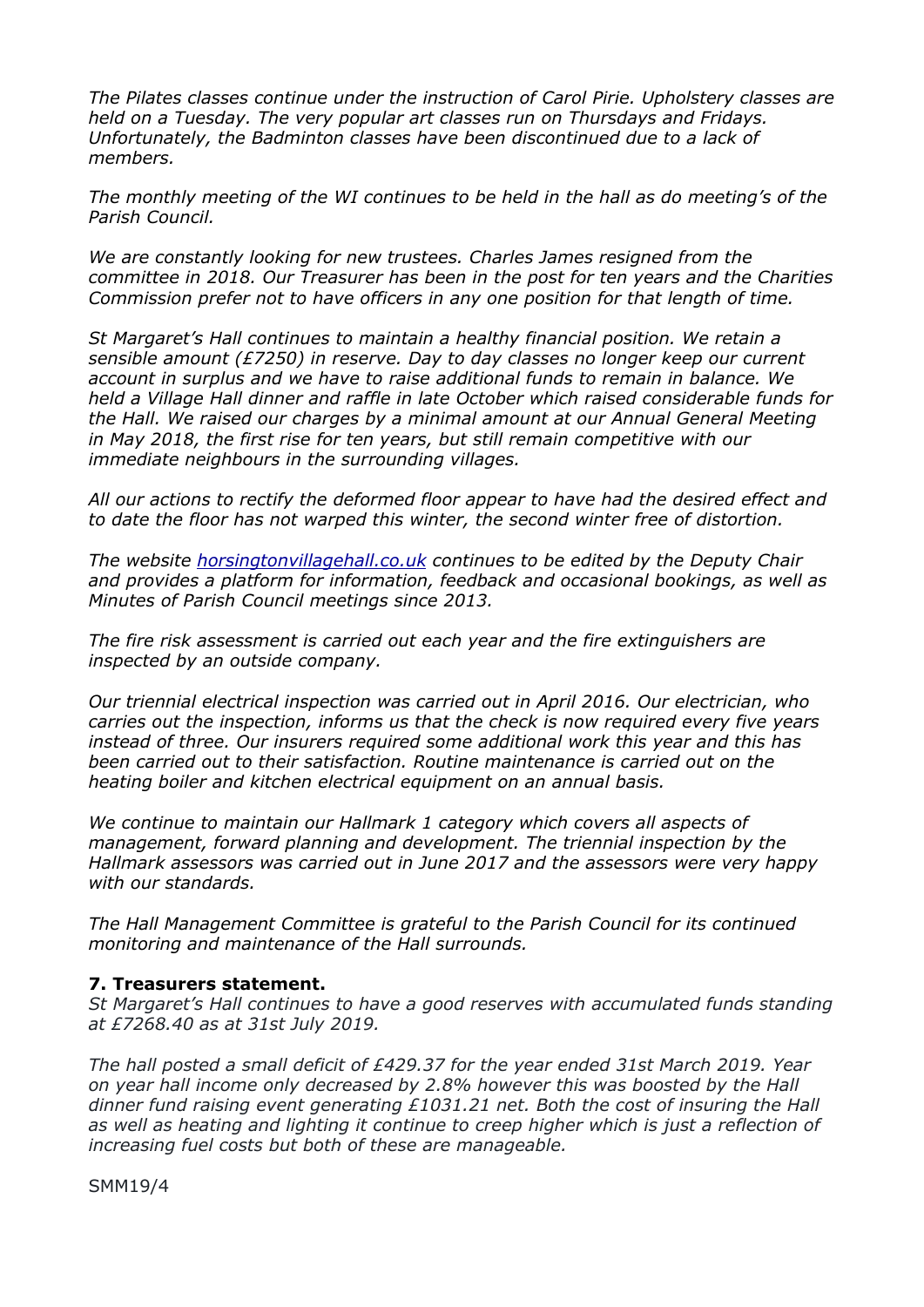*We just need to be cognisant that it costs approximately £4000pa to have the hall as an amenity for the community to hire/use. Because of this I think it is important to stress that a fund raising event needs to be held annually rather than every 18 months to ensure the Hall can get back to being cash flow positive (away from exceptional items). This will also provide a further buffer if we were to lose one of the classes that are regularly held in the hall.* 

*As an aside I'd like to inform the committee that after 10 years in the role I will be standing down by the end of March 2020 (the Charity Commission recommend the role should be only for a max of 5 years). I am more than happy to help with any handover in the interim period and ensure that next years accounts are completed by the new treasurer in a timely manner.* 

## **8. Bookings report.**

*The Hall bookings stay very stable with it classes, WI and Parish Council meetings, that have been running for many years and still seem happy to use the Village Hall.* 

*We have had a fitness class which ran for 5 weeks and may come back in the future and also the Pilates class from Charlton Hawthorne will be using the hall again for a number of weeks.* 

*We are having two elections in May which is a good income for the Hall as is hired out for 15hr in one go at the top financial hourly rate.* 

*We have had a steady stream of children, lunch and adult parties.* 

*All in all it's been a good year* 

GM reported that it was now unlikely that the School would build an assembly hall within the school grounds. Hopefully, we will continue to provide those facilities for the School.

# **9. Sports Report.**

*The South Cheriton United Football club continues to field three teams. The Veterans team ended the season in fourth place in their league. A good start for the first year they have played.* 

*Unfortunately, the senior team were relegated from their league and as a result have decided to join a league operating in the Yeovil area rather than Dorset. This has the advantage of reducing mileage travelled.* 

*The Under 8's don't play in a league but had a good season and will continue to play as Under 9's with the SCUFC.* 

*The Club volunteers maintain the pitches and they are now in good condition. The Club continues to have monetary problems due to rental costs and are grateful for the moratorium that the Hall allows for the rental of the changing rooms.* 

CB raised the question of the moratorium of fees the SCUFC had negotiated last year. A short discussion was held on the subject, but as OF was not present to provide details of the clubs finances, the matter will have to be discussed at a future date.

# **10.Resignation of Committee.**

The Committee resigned.

The meeting closed at 1020.